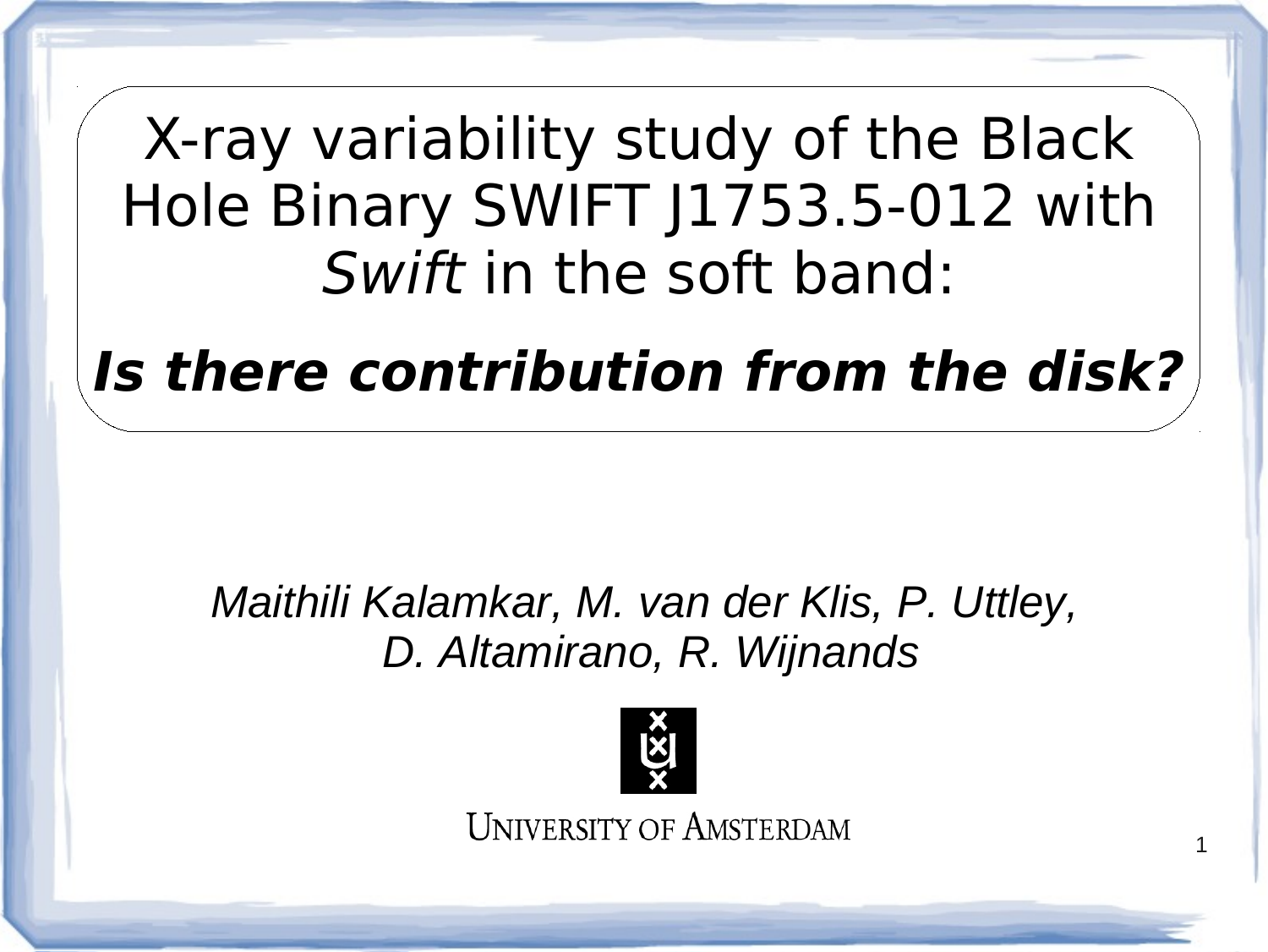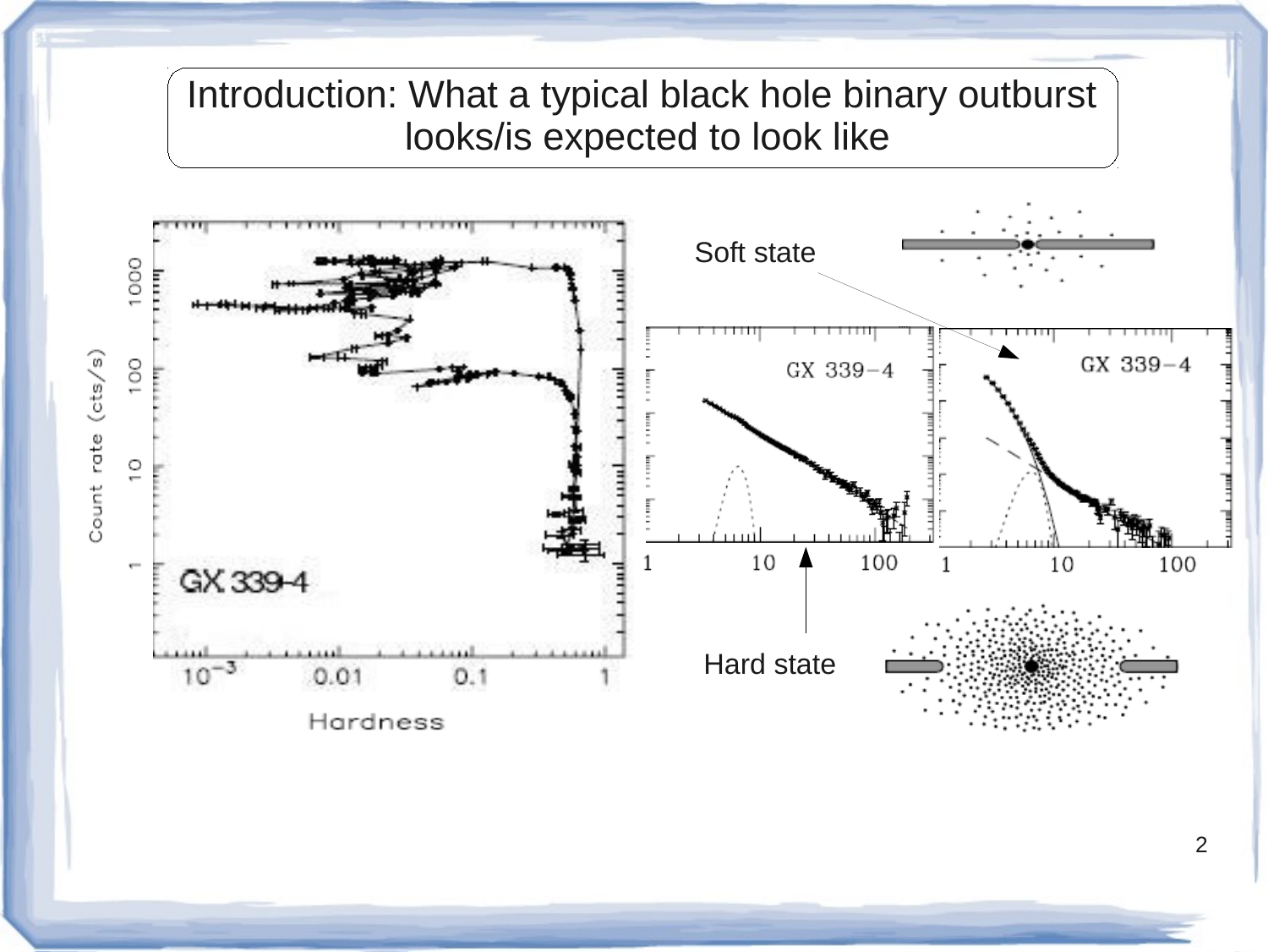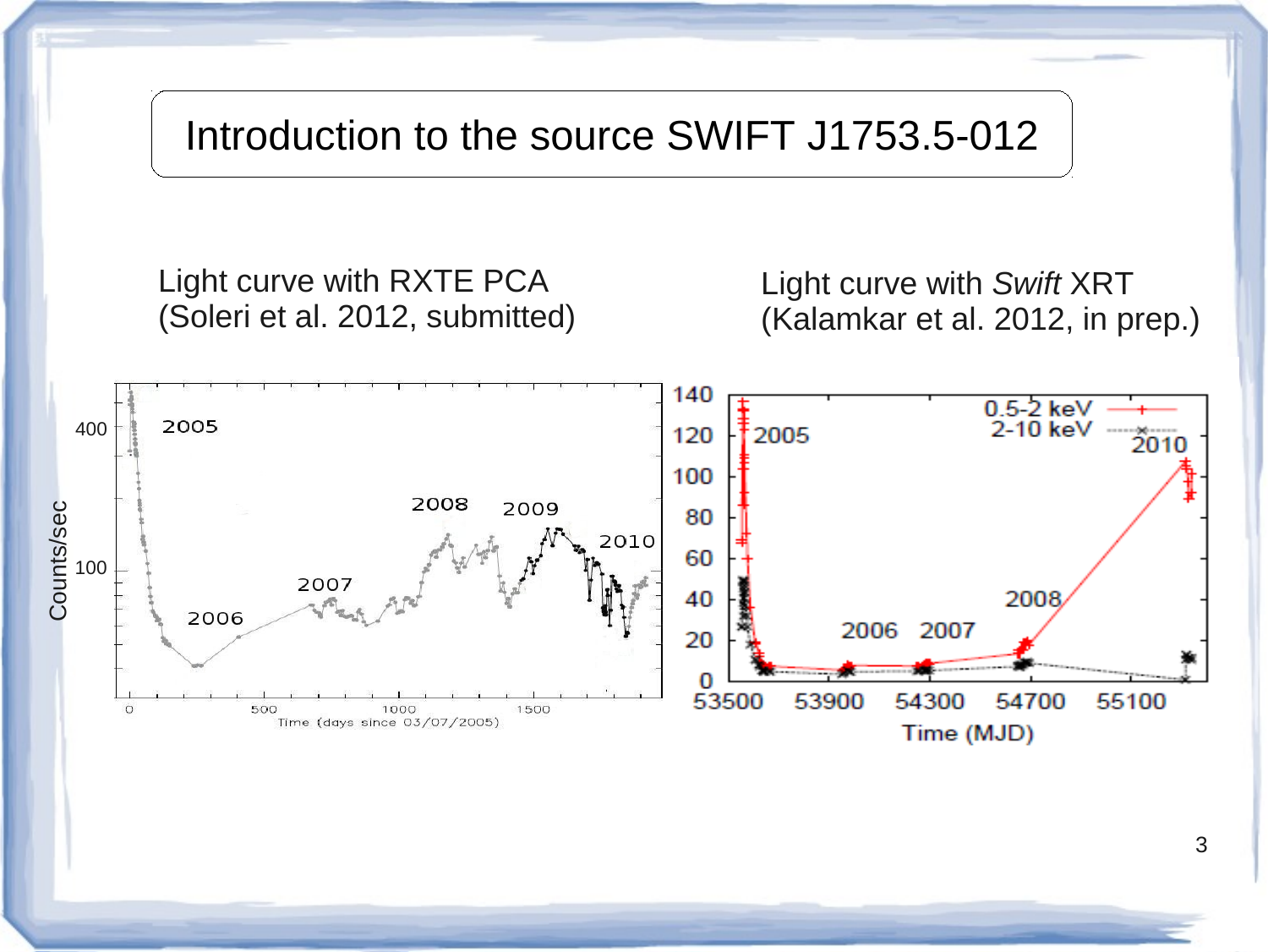SWIFT J1753.5-012 has a peculiar outburst

#### **RXTE PCA Hardness Intensity diagram**

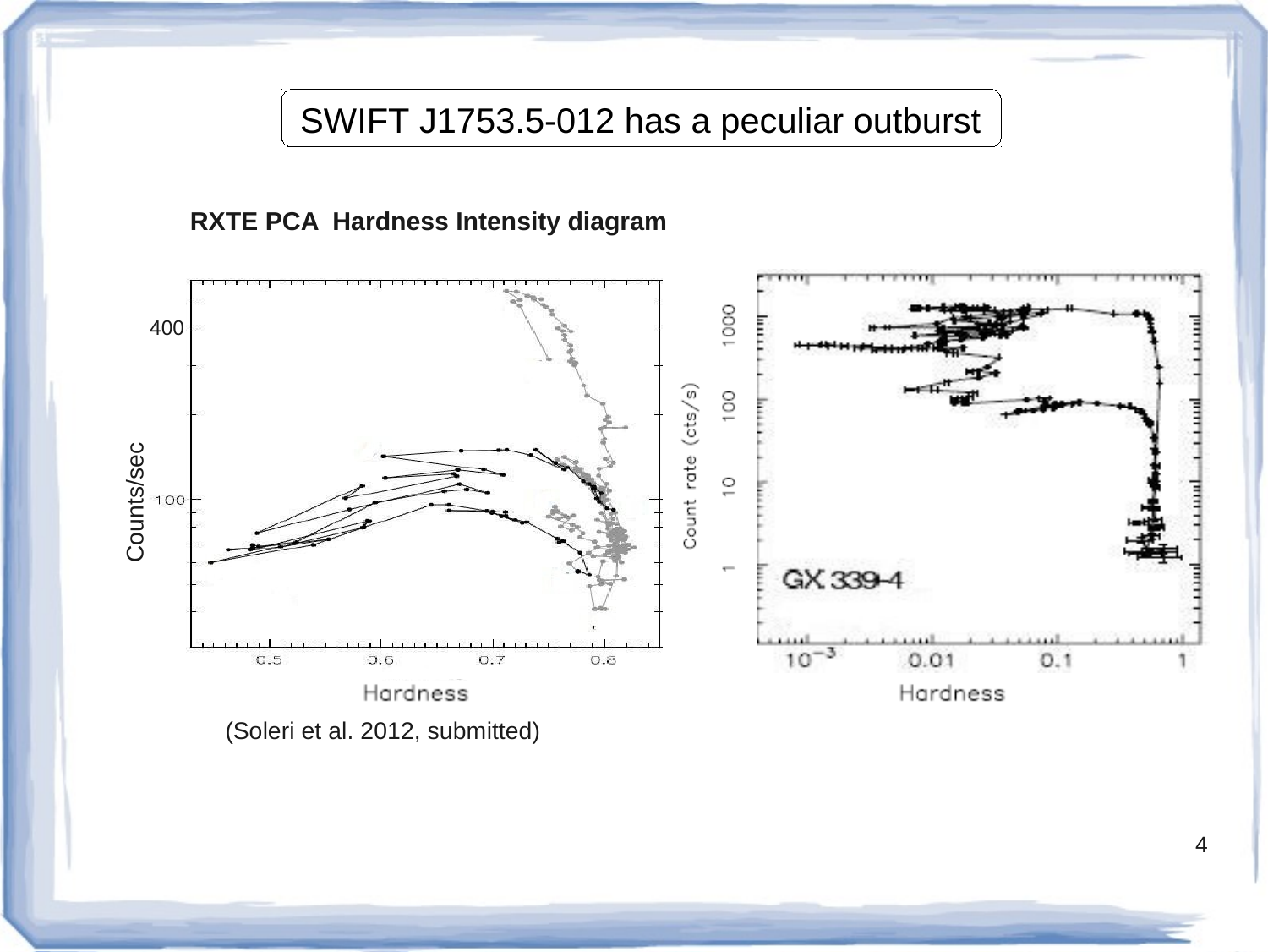1. **Presence of accretion disk in the Low hard state** (Miller et al. 2006 with RXTE and XMM-*Newton)*  at low intensity

2. **Presence of accretion disk in the Low hard state** (Chiang et al. 2010, with *Swift* and RXTE in 2005- 2007) in the peak of the outburst

3. **Extra variability on longer time scale** (2.7-270s) in the **soft band** (< 2 keV) and **intrinsic to the disk** (Wilkinson & Uttley et al. 2009 with XMM in 2006) at low intensity

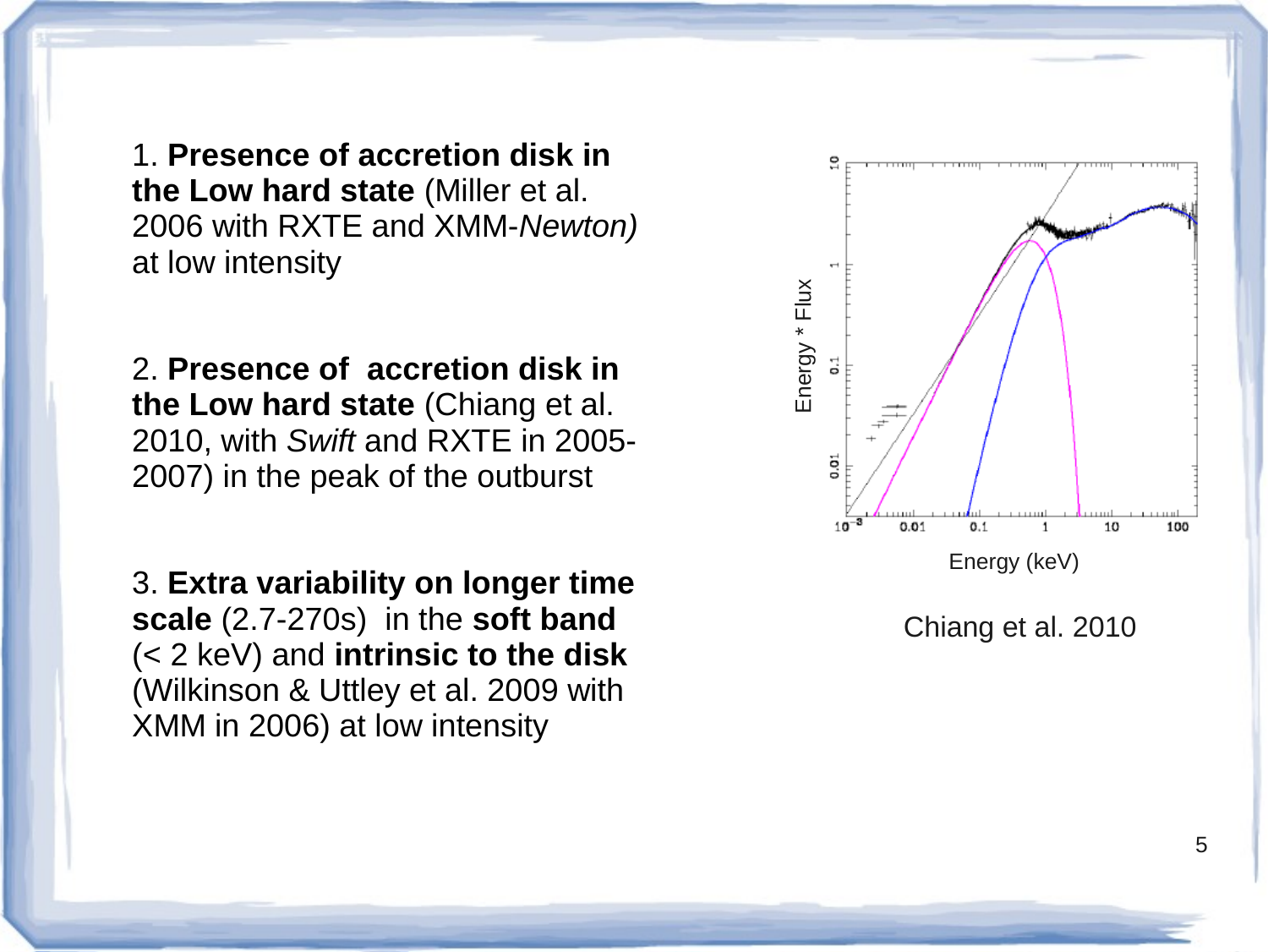

Poisson Noise level decreases with count rate due to pile-up effects

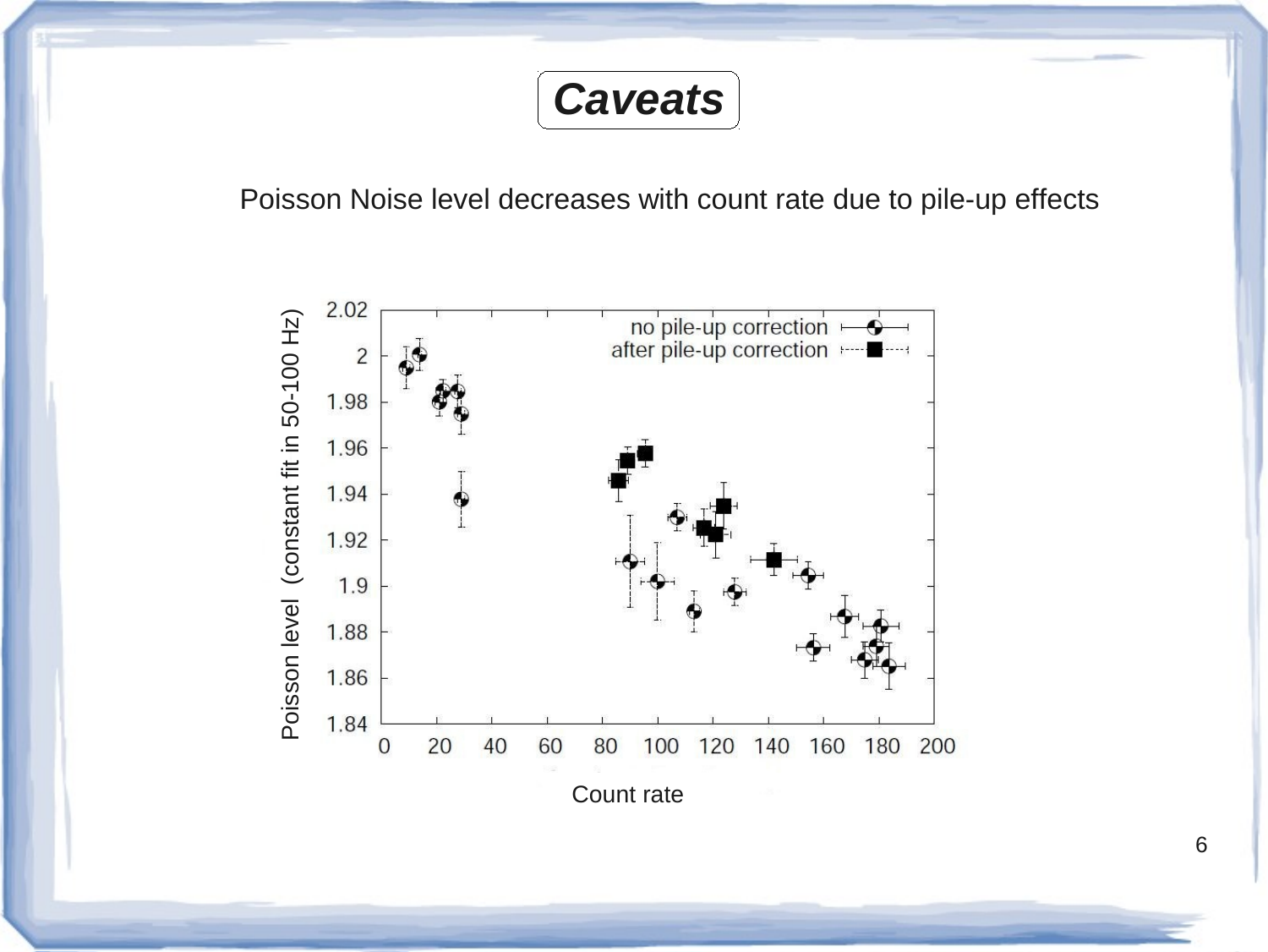*Caveats*

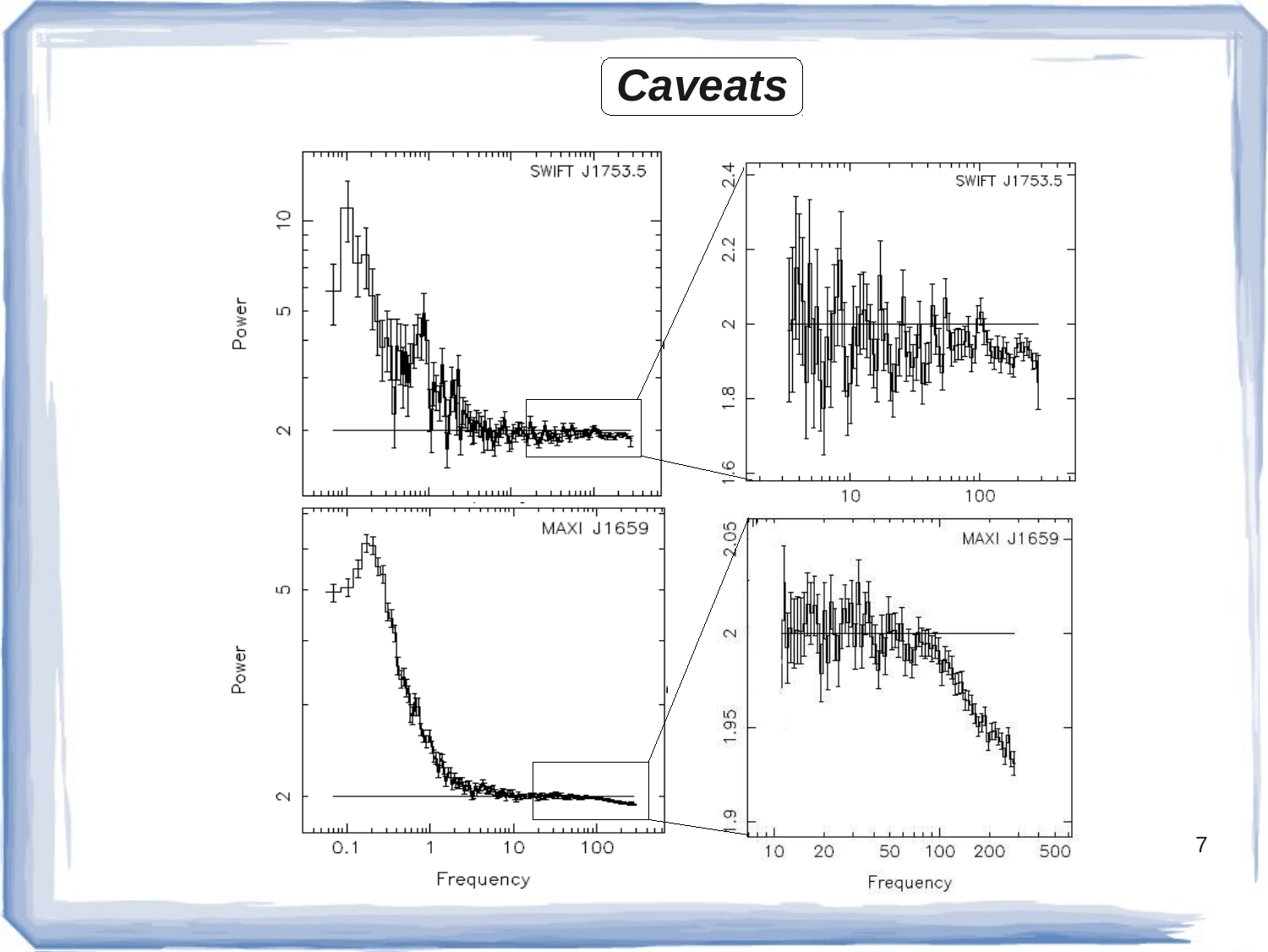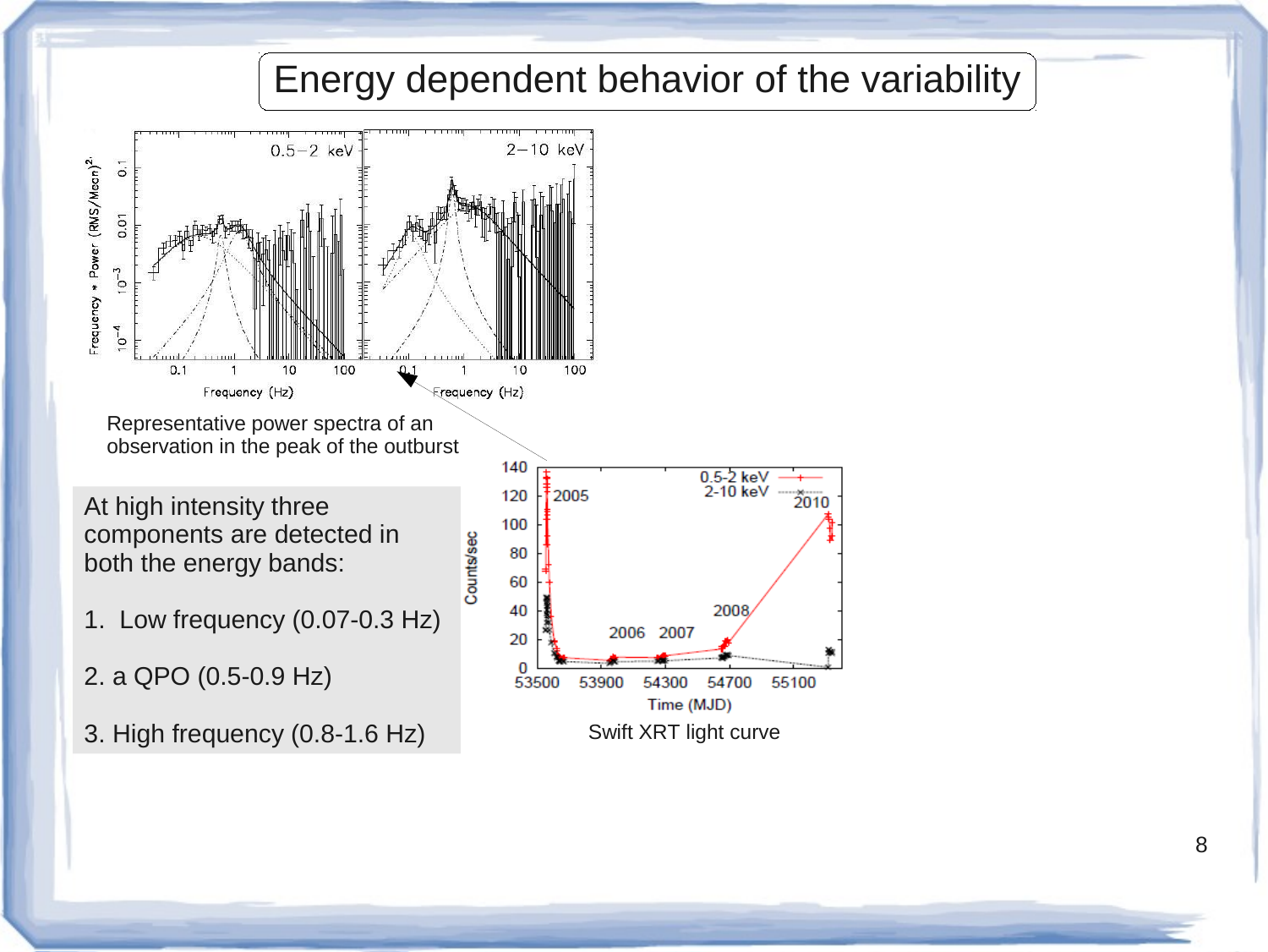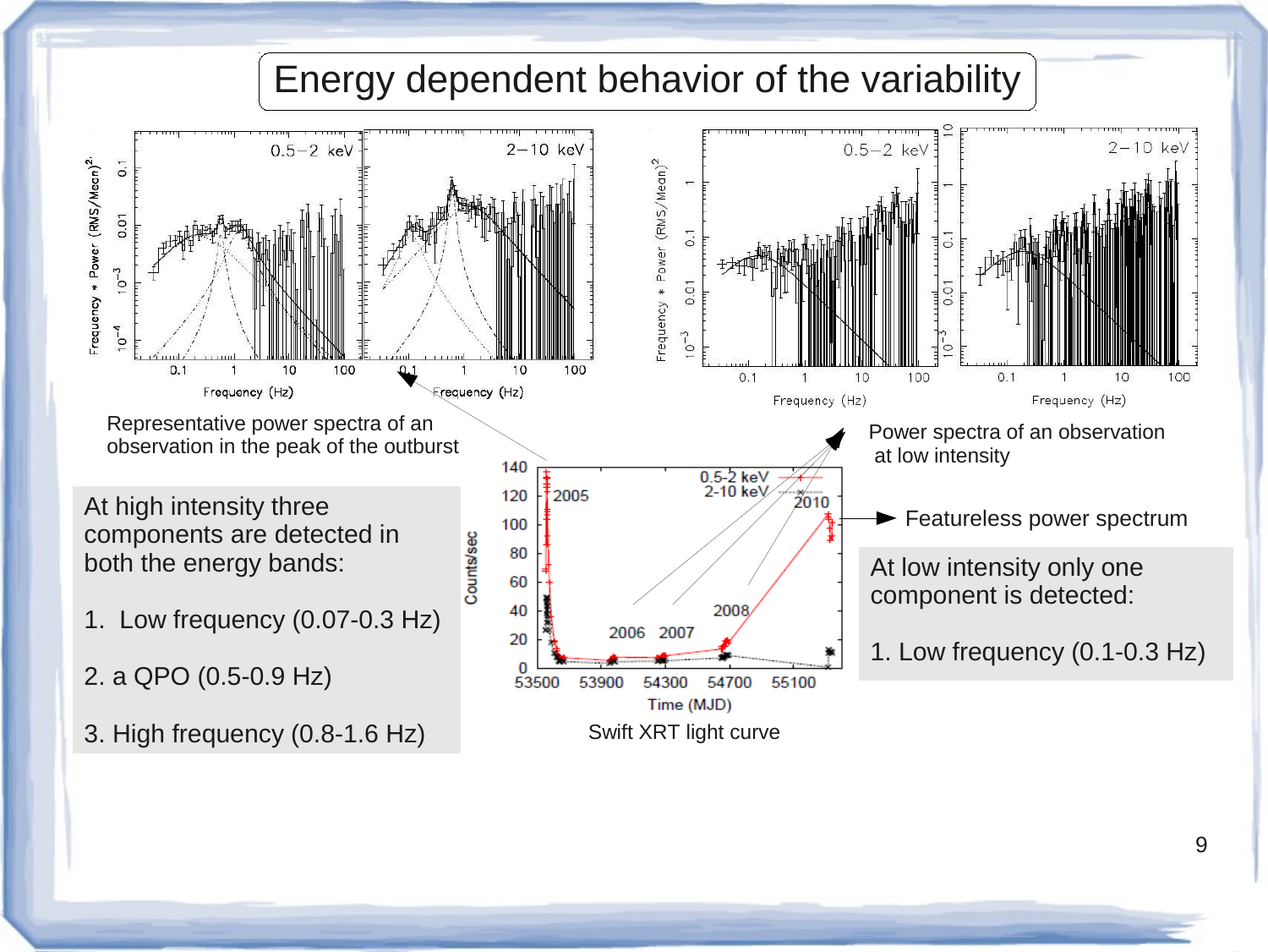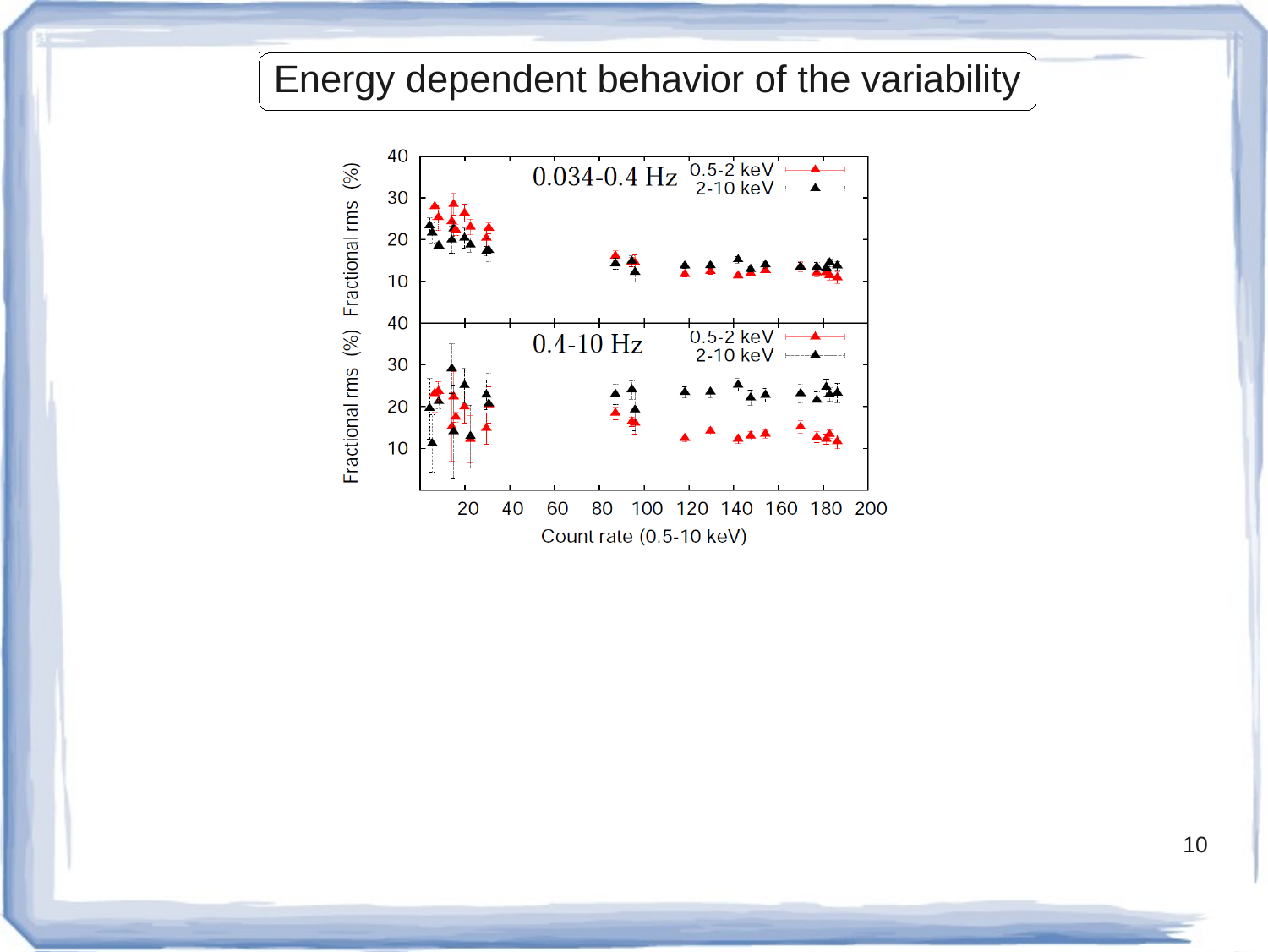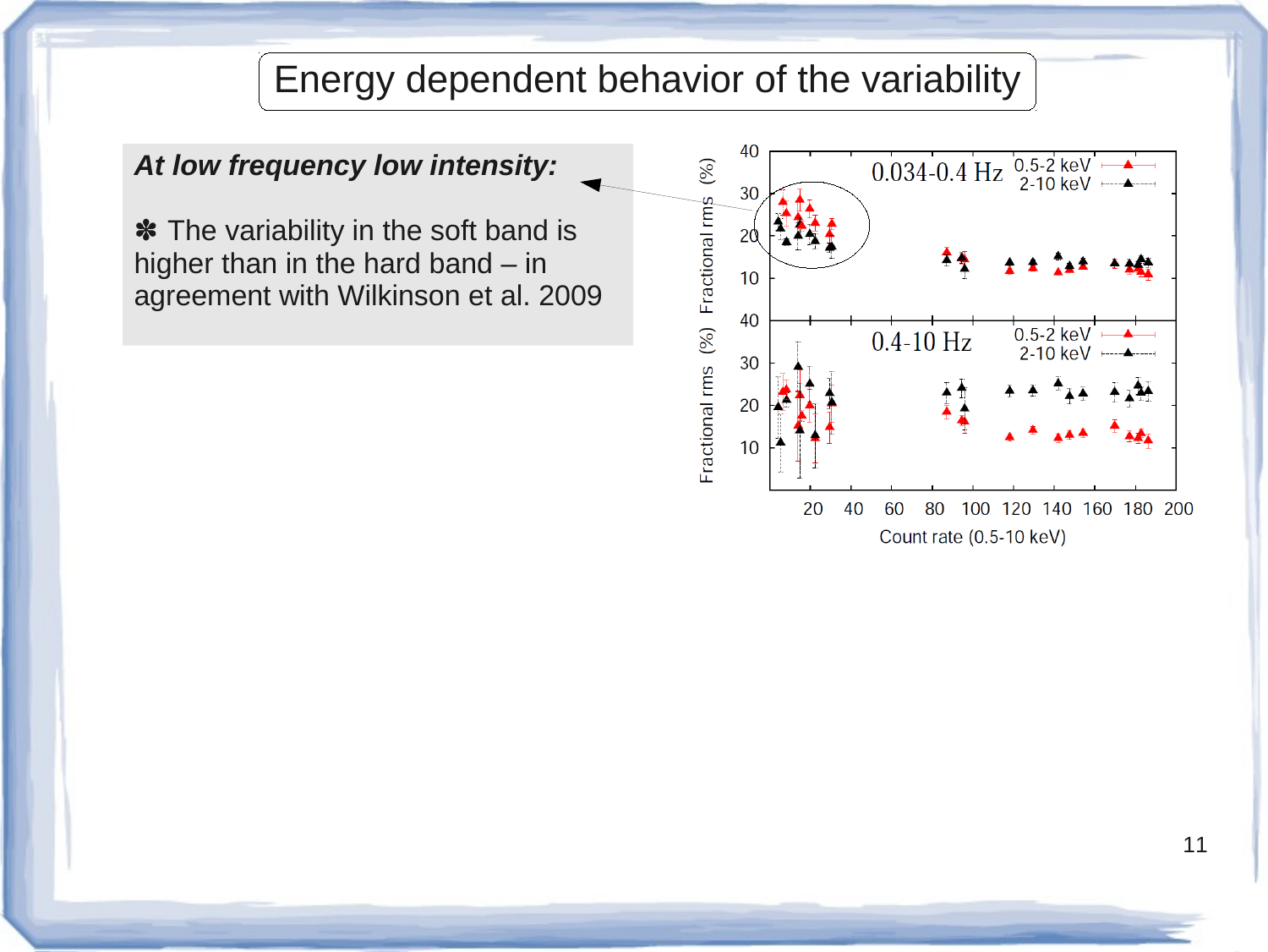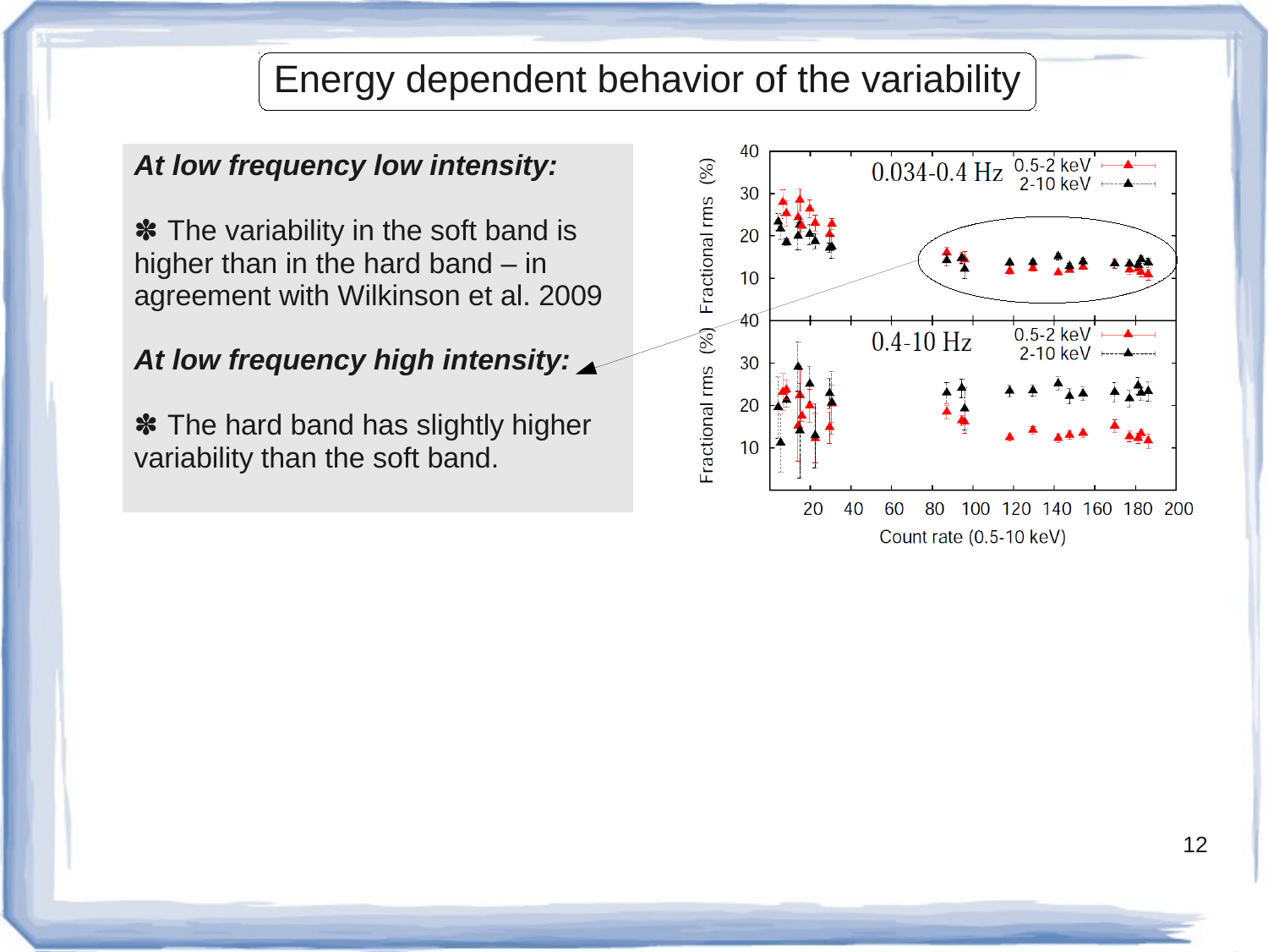#### *At low frequency low intensity:*

✽ The variability in the soft band is higher than in the hard band – in agreement with Wilkinson et al. 2009

#### *At low frequency high intensity:*

✽ The hard band has slightly higher variability than the soft band.

*At high frequency low intensity:*

**✽** Can't say much . . . The variability is comparable in both the energy bands

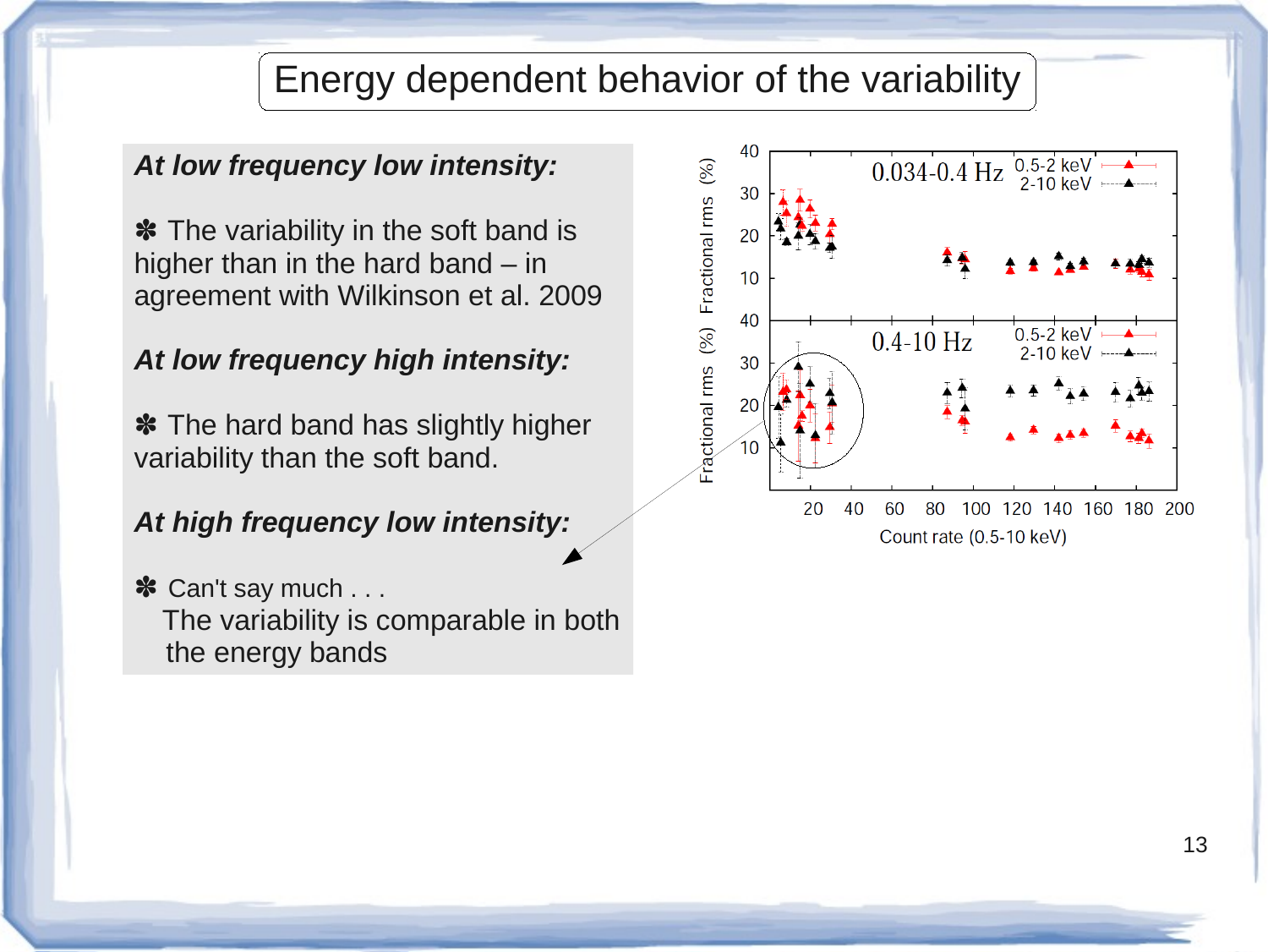#### *At low frequency low intensity:*

✽ The variability in the soft band is higher than in the hard band – in agreement with Wilkinson et al. 2009

#### *At low frequency high intensity:*

 $*$  The hard band has slightly higher variability than the soft band.

#### *At high frequency low intensity:*

**✽** The variability is comparable in both the energy bands

#### *At high frequency high intensity:*

**✽** The hard band is significantly more variable than the soft band

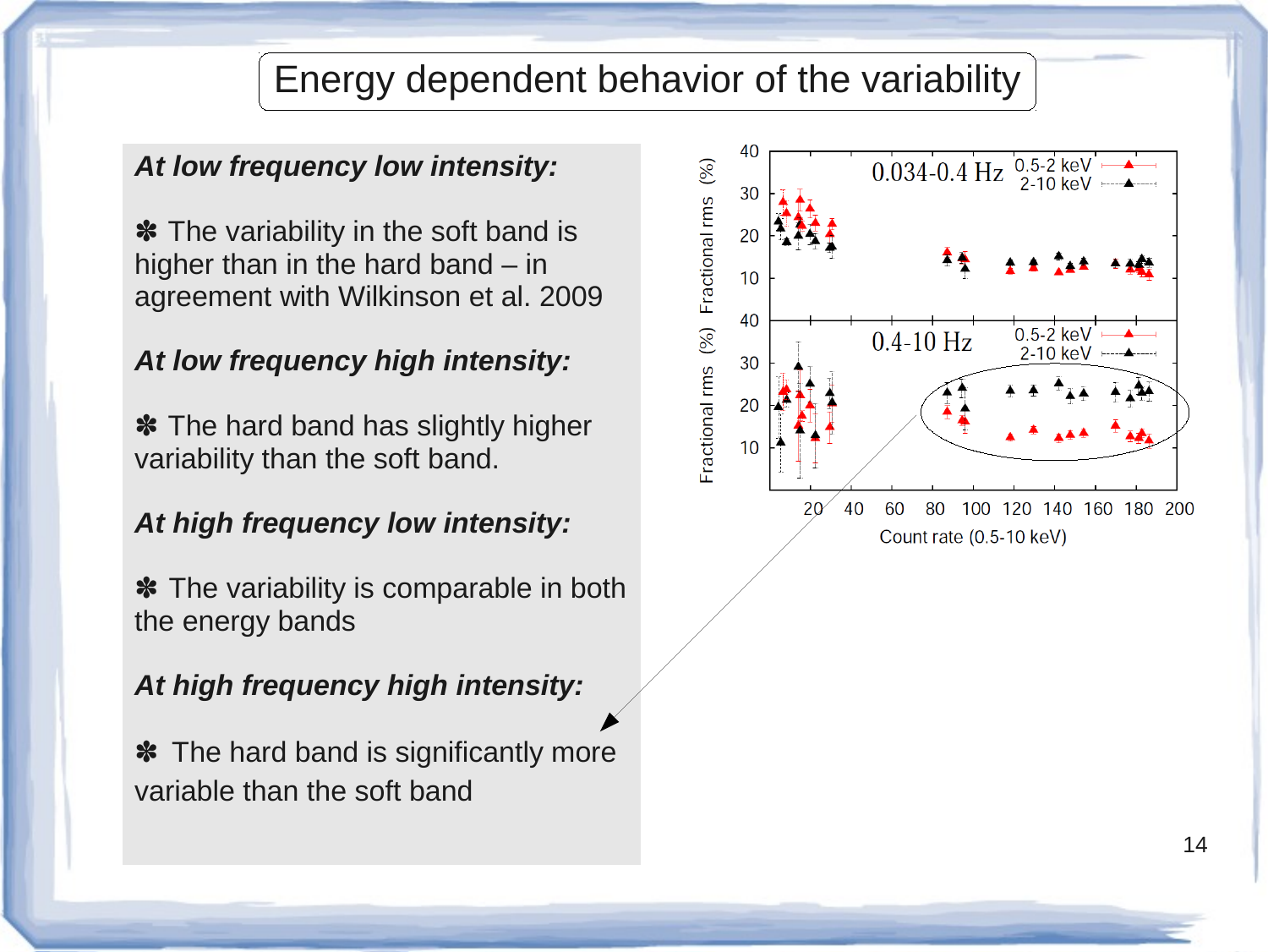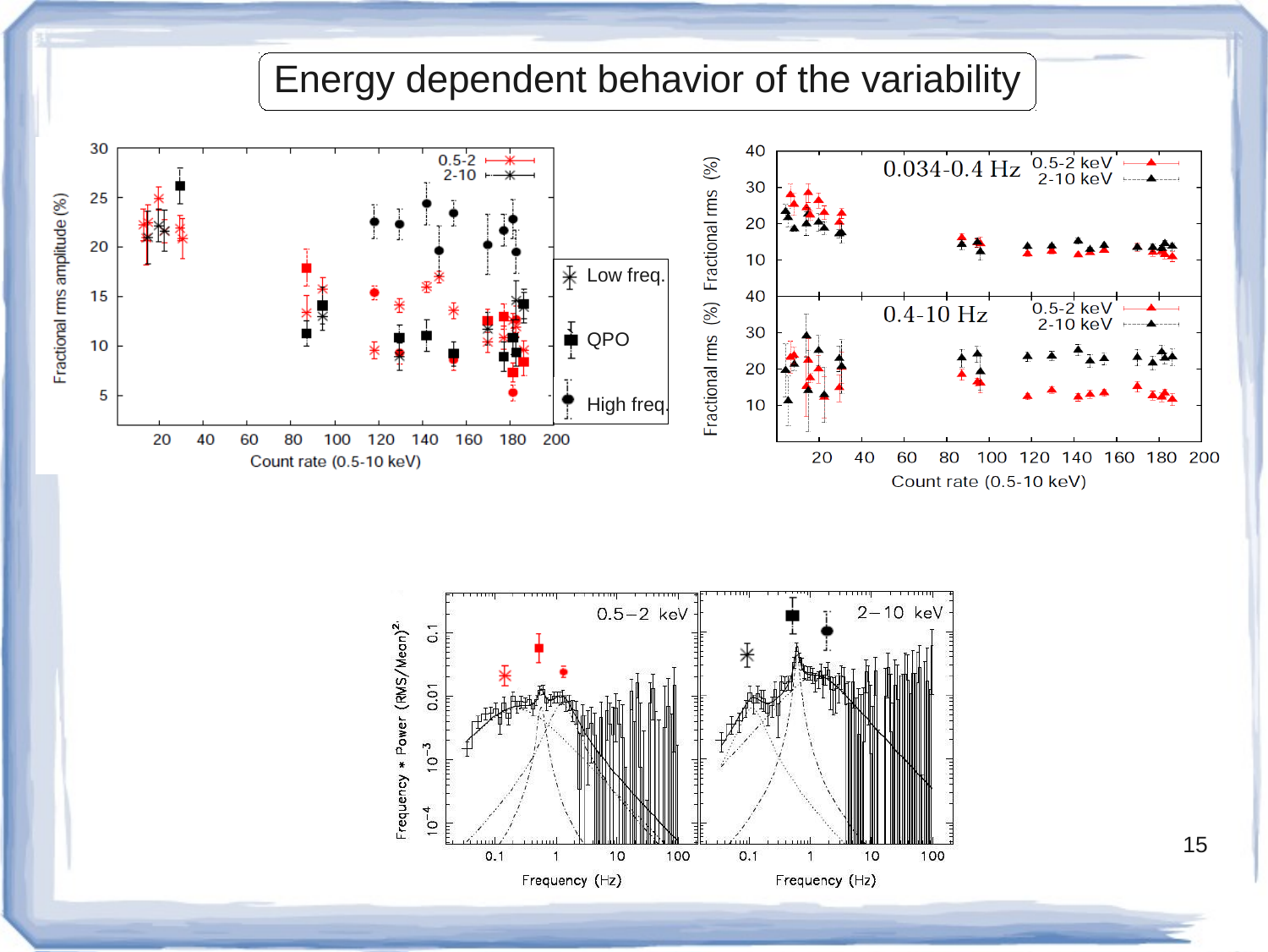# Can any model explain this behavior?

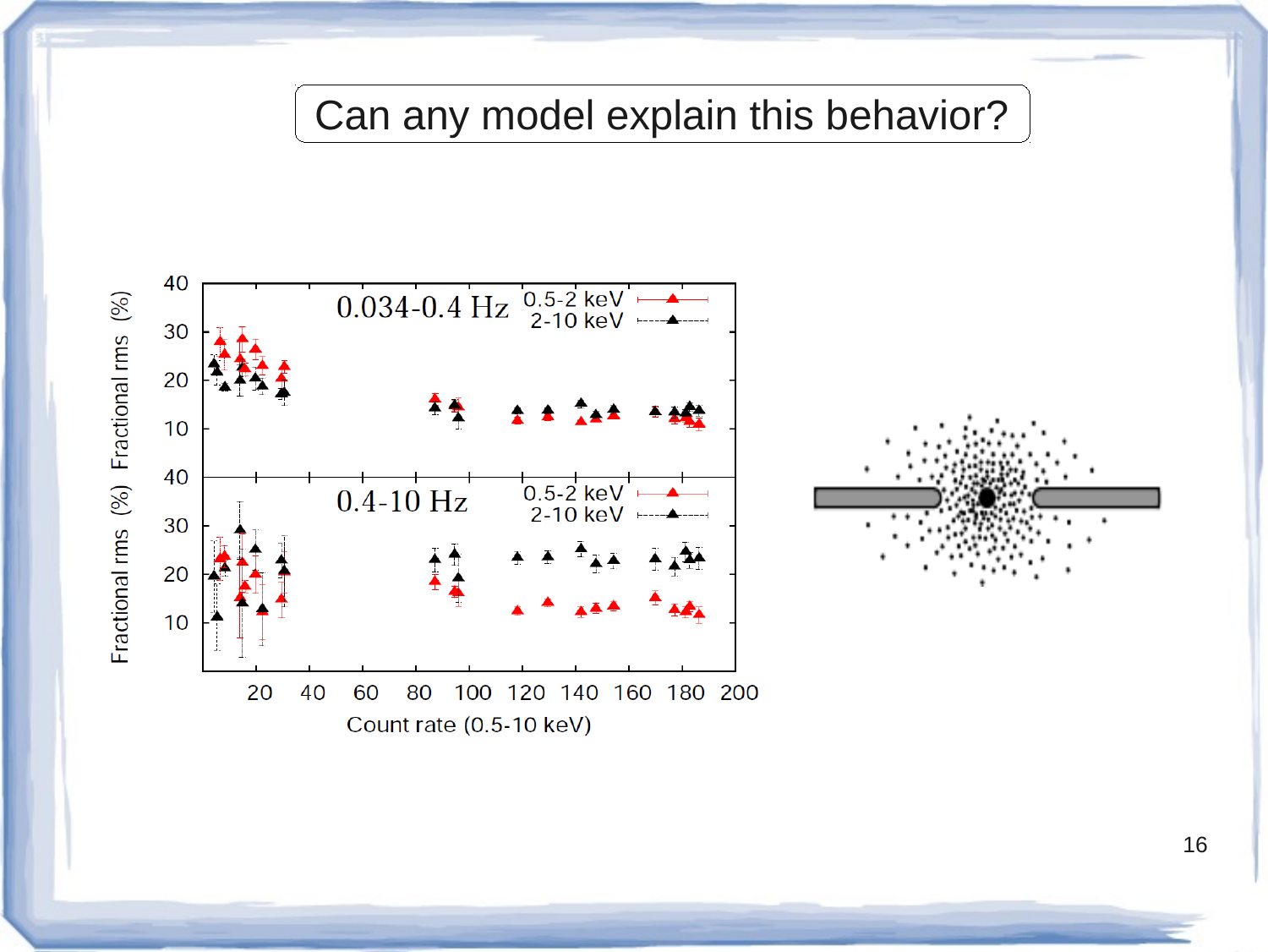# **Summary**

- ✶ We report, for the first time, detailed broad band variability study in the soft band of SWIFT J1753.5-0122 with *Swift*
- ✶ The hard and soft components in the emission show different variability behavior suggesting different point of origin – hot flow and disc, respectively

# ✶ **We observe that the hot flow is more variable at high intensity while the disc is more variable at low intensity**

- ✶ Hence, we demonstrate that variability studies can be done with Swift XRT, with the following caveats:
	- ☢ Don't fix the Poisson level at 2.0 in the *Swift* power spectrum. Estimate it !!!
- $\bullet$  Check the behavior of the power spectrum at high frequency  $_{17}$